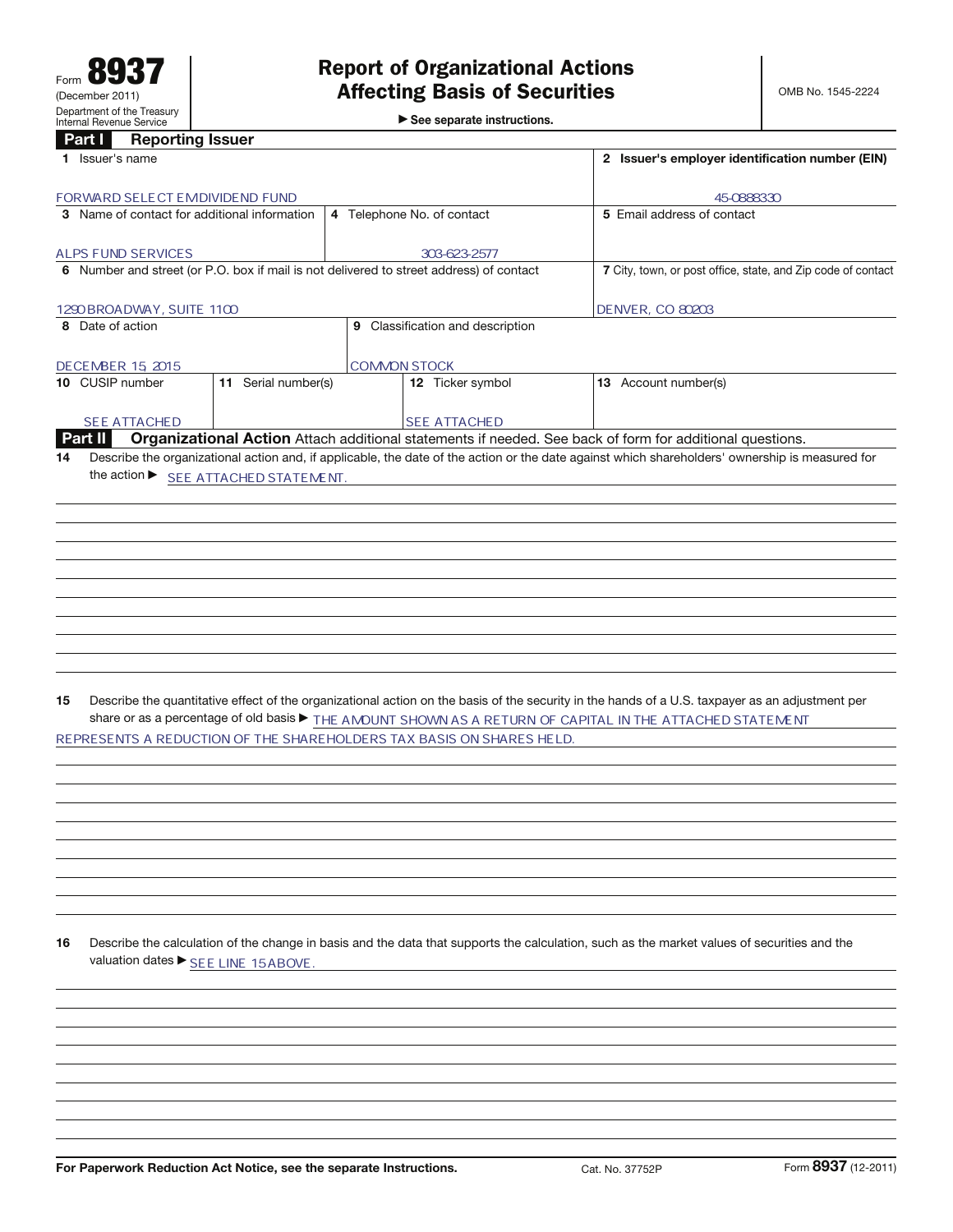## **Part II Organizational Action** (continued)

17 List the applicable Internal Revenue Code section(s) and subsection(s) upon which the tax treatment is based **DEP TO ANT TO IRC** SECTION 301(C)(1), THE PORTION OF A DISTRIBUTION WHICH IS A DIVIDEND (AS DEFINED UNDER IRC SECTION 316) IS INCLUDABLE IN GROSS INCOME. PURSUANT TO IRC SECTION 301 (C)(2), THE PORTION OF THE DISTRIBUTION WHICH IS NOT A DIVIDEND SHALL BE APPLIED AGAINST AND REDUCE THE ADJUSTED BASIS OF THE STOCK.

**18** Can any resulting loss be recognized? ▶ MOT APPLICABLE TO THIS TRANSACTION AS NO LOSS WOULD BE RECOGNIZED ON THE RETURN OF CAPITAL DISTRIBUTION. THE SHAREHOLDER'S COST BASIS SHOULD BE ADJUSTED TO REFLECT THE RETURN OF CAPITAL DISTRIBUTION WHICH MAY AFFECT THE GAIN OR LOSS REALIZED UPON THE DISPOSITION OF THE SHARES.

19 Provide any other information necessary to implement the adjustment, such as the reportable tax year ▶ PURSUANT TO IRC SECTION 6045 AS AMENDED BY THE EMERGENCY ECONOMIC STABILIZATION ACT OF 2008 BROKERS ARE REQUIRED TO REFLECT THESE ADJUSTMENTS IN THE COST BASIS REPORTING FOR COVERED SECURITIES. IF A BROKER IS NOT REQUIRED TO PROVIDE COST BASIS TO A PARTICULAR SHAREHOLDER, THE COST BASIS OF THE SHAREHOLDER'S SHARES SHOULD BE ADJUSTED AS OF THE DIVIDEND DATE TO REFLECT THE RETURN OF CAPITAL DESCRIBED ABOVE.

|                                | Under penalties of perjury, I declare that I have examined this return, including accompanying schedules and statements, and to the best of my knowledge and<br>belief, it is true, correct, and complete. Declaration of preparer (other than officer) is based on all information of which preparer has any knowledge. |  |                                                                |                      |                                                 |                                       |  |  |  |  |  |  |
|--------------------------------|--------------------------------------------------------------------------------------------------------------------------------------------------------------------------------------------------------------------------------------------------------------------------------------------------------------------------|--|----------------------------------------------------------------|----------------------|-------------------------------------------------|---------------------------------------|--|--|--|--|--|--|
| Sign                           |                                                                                                                                                                                                                                                                                                                          |  | A SIGNED COPY OF THIS FORM IS MAINTAINED AT THE OFFICES OF THE |                      |                                                 |                                       |  |  |  |  |  |  |
| <b>Here</b>                    |                                                                                                                                                                                                                                                                                                                          |  | Signature > TAXPAYER                                           |                      |                                                 |                                       |  |  |  |  |  |  |
|                                |                                                                                                                                                                                                                                                                                                                          |  |                                                                |                      |                                                 |                                       |  |  |  |  |  |  |
|                                |                                                                                                                                                                                                                                                                                                                          |  | Print your name ▶ BARBARA TOLLE                                |                      | <b>TREASURER</b><br>Title $\blacktriangleright$ |                                       |  |  |  |  |  |  |
| <b>Paid</b><br><b>Preparer</b> |                                                                                                                                                                                                                                                                                                                          |  | Print/Type preparer's name                                     | Preparer's signature | Date                                            | <b>PTIN</b><br>Check<br>self-employed |  |  |  |  |  |  |
| <b>Use Only</b>                |                                                                                                                                                                                                                                                                                                                          |  | Firm's name $\blacktriangleright$                              |                      |                                                 |                                       |  |  |  |  |  |  |
|                                |                                                                                                                                                                                                                                                                                                                          |  | Firm's address ▶                                               | Phone no.            |                                                 |                                       |  |  |  |  |  |  |

Send Form 8937 (including accompanying statements) to: Department of the Treasury, Internal Revenue Service, Ogden, UT 84201-0054